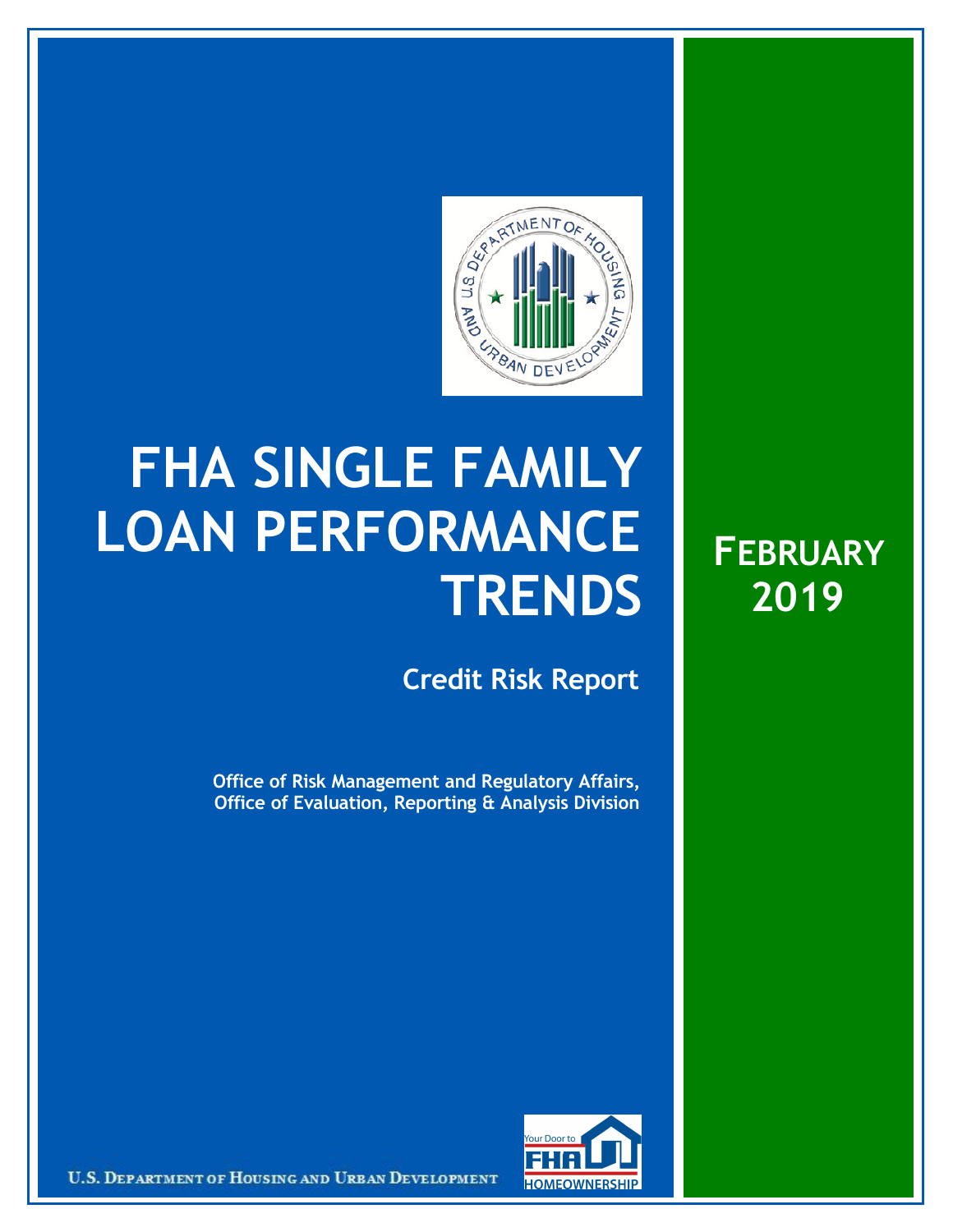## Table of Contents

## Table of Figures

| Figure 1 |  |
|----------|--|
|----------|--|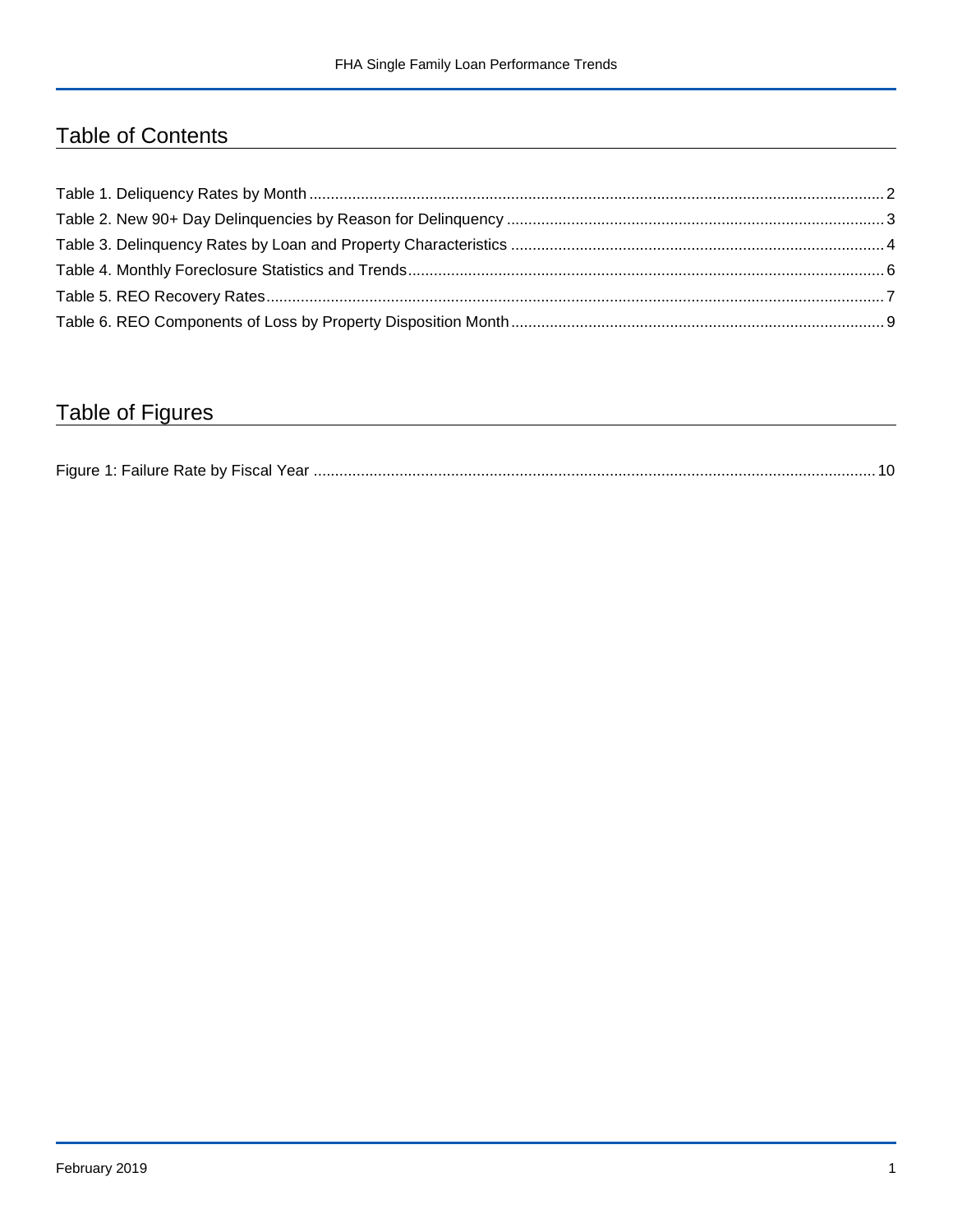|          |                                 |        | Delinquency Rates <sup>a</sup> (%) |        | Exceptions <sup>b</sup> (%) |               |                                             |
|----------|---------------------------------|--------|------------------------------------|--------|-----------------------------|---------------|---------------------------------------------|
|          | Active<br>Insurance in<br>Force |        |                                    |        |                             |               | Serious<br>Delinquency<br>Rate <sup>c</sup> |
| Month    | (EOM)                           | 30-day | 60-day                             | 90-day | In Foreclosure              | In Bankruptcy | (% )                                        |
|          |                                 |        | <b>Non-Seasonally Adjusted</b>     |        |                             |               |                                             |
| Feb 2018 | 8,007,772                       | 4.84   | 1.66                               | 3.09   | 1.16                        | 0.81          | 5.06                                        |
| Mar      | 8,007,182                       | 4.16   | 1.40                               | 2.68   | 1.15                        | 0.84          | 4.66                                        |
| Apr      | 8,012,065                       | 4.26   | 1.37                               | 2.56   | 1.13                        | 0.85          | 4.54                                        |
| May      | 8,015,714                       | 4.27   | 1.37                               | 2.40   | 1.12                        | 0.83          | 4.35                                        |
| Jun      | 8,024,523                       | 4.87   | 1.47                               | 2.35   | 1.09                        | 0.84          | 4.28                                        |
| Jul      | 8,031,487                       | 4.59   | 1.48                               | 2.22   | 1.02                        | 0.83          | 4.08                                        |
| Aug      | 8,037,609                       | 4.67   | 1.51                               | 2.19   | 1.06                        | 0.86          | 4.11                                        |
| Sep      | 8,048,639                       | 5.51   | 1.66                               | 2.22   | 1.04                        | 0.86          | 4.11                                        |
| Oct      | 8,062,967                       | 5.06   | 1.64                               | 2.17   | 1.01                        | 0.88          | 4.06                                        |
| Nov      | 8,077,125                       | 5.02   | 1.63                               | 2.20   | 1.00                        | 0.86          | 4.06                                        |
| Dec      | 8,086,151                       | 5.17   | 1.71                               | 2.22   | 0.99                        | 0.87          | 4.08                                        |
| Jan 2019 | 8,112,026                       | 5.00   | 1.74                               | 2.26   | 1.03                        | 0.88          | 4.16                                        |
| Feb      | 8,117,180                       | 4.99   | 1.64                               | 2.19   | 1.04                        | 0.88          | 4.10                                        |
|          |                                 |        | <b>Seasonally Adjusted</b>         |        |                             |               |                                             |
| Feb 2018 | 8,007,772                       | 5.00   | 1.69                               | 3.00   | 1.13                        | 0.81          | 4.95                                        |
| Mar      | 8,007,182                       | 4.82   | 1.62                               | 2.76   | 1.12                        | 0.85          | 4.73                                        |
| Apr      | 8,012,065                       | 4.64   | 1.57                               | 2.67   | 1.13                        | 0.85          | 4.65                                        |
| May      | 8,015,714                       | 4.44   | 1.50                               | 2.48   | 1.13                        | 0.84          | 4.45                                        |
| Jun      | 8,024,523                       | 4.88   | 1.53                               | 2.44   | 1.09                        | 0.83          | 4.36                                        |
| Jul      | 8,031,487                       | 4.70   | 1.51                               | 2.37   | 1.03                        | 0.83          | 4.24                                        |
| Aug      | 8,037,609                       | 4.55   | 1.47                               | 2.28   | 1.06                        | 0.86          | 4.20                                        |
| Sep      | 8,048,639                       | 5.27   | 1.57                               | 2.23   | 1.07                        | 0.86          | 4.16                                        |
| Oct      | 8,062,967                       | 4.76   | 1.52                               | 2.14   | 1.04                        | 0.88          | 4.06                                        |
| Nov      | 8,077,125                       | 4.57   | 1.45                               | 2.05   | 1.02                        | 0.86          | 3.94                                        |
| Dec      | 8,086,151                       | 4.60   | 1.49                               | 2.03   | 0.99                        | 0.87          | 3.89                                        |
| Jan 2019 | 8,112,026                       | 4.80   | 1.56                               | 2.03   | 1.02                        | 0.88          | 3.92                                        |
| Feb      | 8,117,180                       | 5.09   | 1.67                               | 2.08   | 1.01                        | 0.88          | 3.97                                        |

 **Table 1. Delinquency Rates by Month**

EOM = end of month.

<sup>a</sup> The 90-day category includes all loans that are at least 3 months delinquent excluding those loans in-foreclosure or in-bankruptcy

processing.Included in the delinquency counts are loans under active consideration for loss mitigation foreclosure avoidance.<br><sup>b</sup> Exceptions are counted separately from delinquencies, regardless of the length of the delinq

<sup>c</sup> Serious delinquency rates are the sum of 90 day delinquencies, plus in-foreclosures and in-bankruptcies.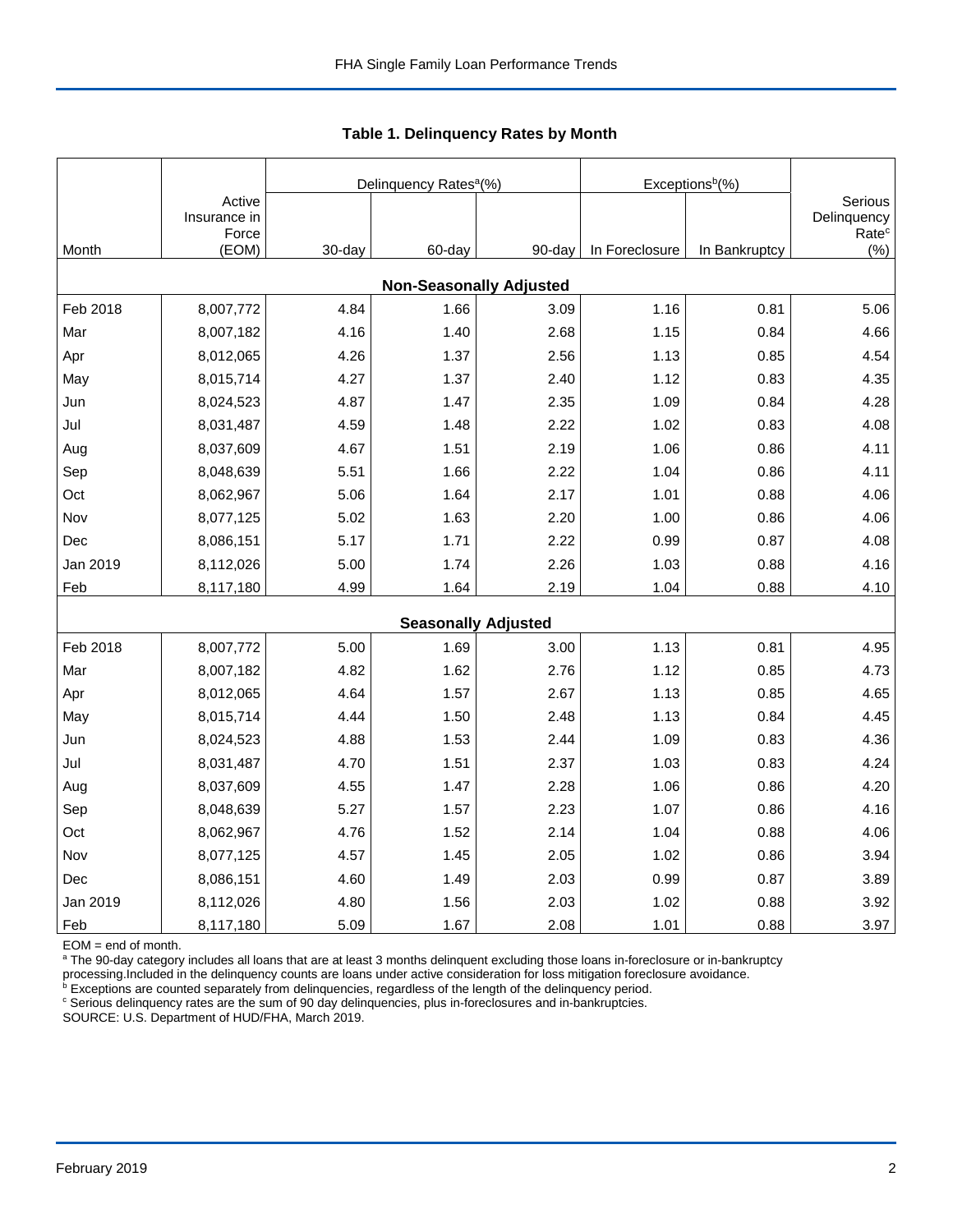|                                      |                              |                        | Share by Reason for Delinquency (%) |                          |                                                                     |                                       |            |                    |  |  |  |  |
|--------------------------------------|------------------------------|------------------------|-------------------------------------|--------------------------|---------------------------------------------------------------------|---------------------------------------|------------|--------------------|--|--|--|--|
| <b>Fiscal Year</b><br>and<br>Quarter | New 90+ Day<br>Delinquencies | Reduction of<br>Income | Unemployed                          | Excessive<br>Obligations | Death or<br>Illness of<br>Principal<br><b>Borrower</b><br>or Family | <b>Marital</b><br><b>Difficulties</b> | No Contact | Other <sup>a</sup> |  |  |  |  |
| 2014 Q2                              | 93,183                       | 34.72                  | 8.05                                | 19.65                    | 11.79                                                               | 4.31                                  | 10.69      | 10.79              |  |  |  |  |
| 2014 Q3                              | 80,879                       | 33.28                  | 7.88                                | 19.89                    | 12.28                                                               | 4.35                                  | 11.32      | 11.01              |  |  |  |  |
|                                      |                              |                        |                                     |                          |                                                                     |                                       |            |                    |  |  |  |  |
| 2014 Q4                              | 101,848                      | 32.50                  | 7.51                                | 20.91                    | 12.58                                                               | 4.42                                  | 11.45      | 10.63              |  |  |  |  |
| 2015 Q1                              | 106,665                      | 31.73                  | 6.96                                | 21.92                    | 12.72                                                               | 4.25                                  | 11.69      | 10.73              |  |  |  |  |
| 2015 Q2                              | 82,864                       | 32.23                  | 7.12                                | 21.59                    | 12.57                                                               | 4.19                                  | 11.45      | 10.86              |  |  |  |  |
| 2015 Q3                              | 71,869                       | 30.81                  | 6.64                                | 21.29                    | 12.71                                                               | 4.23                                  | 13.13      | 11.18              |  |  |  |  |
| 2015 Q4                              | 88,262                       | 30.53                  | 6.59                                | 22.16                    | 12.73                                                               | 4.00                                  | 12.20      | 11.79              |  |  |  |  |
| 2016 Q1                              | 92,606                       | 30.64                  | 6.39                                | 22.56                    | 12.99                                                               | 4.05                                  | 11.31      | 12.05              |  |  |  |  |
| 2016 Q2                              | 78,978                       | 30.19                  | 6.68                                | 22.78                    | 12.83                                                               | 3.93                                  | 11.87      | 11.73              |  |  |  |  |
| 2016 Q3                              | 66,500                       | 30.85                  | 6.77                                | 23.08                    | 13.35                                                               | 4.18                                  | 10.70      | 11.06              |  |  |  |  |
| 2016 Q4                              | 85,289                       | 31.75                  | 7.04                                | 23.87                    | 13.11                                                               | 4.01                                  | 9.61       | 10.60              |  |  |  |  |
| 2017 Q1                              | 94,958                       | 31.33                  | 6.76                                | 24.41                    | 13.10                                                               | 3.78                                  | 9.20       | 11.42              |  |  |  |  |
| 2017 Q2                              | 75,376                       | 31.50                  | 6.93                                | 24.28                    | 13.25                                                               | 3.85                                  | 9.81       | 10.39              |  |  |  |  |
| 2017 Q3                              | 65,531                       | 30.58                  | 6.88                                | 24.52                    | 13.74                                                               | 3.91                                  | 9.85       | 10.52              |  |  |  |  |
| 2017 Q4                              | 87,286                       | 31.14                  | 6.91                                | 25.00                    | 13.06                                                               | 3.73                                  | 9.14       | 11.04              |  |  |  |  |
| 2018 Q1                              | 157,584                      | 23.87                  | 4.64                                | 22.50                    | 8.57                                                                | 2.37                                  | 7.37       | 30.69              |  |  |  |  |
| 2018 Q2                              | 88,660                       | 28.38                  | 6.33                                | 24.49                    | 11.77                                                               | 3.20                                  | 8.99       | 16.85              |  |  |  |  |
| 2018 Q3                              | 64,397                       | 29.85                  | 7.35                                | 25.13                    | 12.86                                                               | 3.75                                  | 9.36       | 11.70              |  |  |  |  |
| 2018 Q4                              | 84,222                       | 29.75                  | 7.61                                | 25.50                    | 13.18                                                               | 3.65                                  | 9.71       | 10.61              |  |  |  |  |
| 2019 Q1                              | 92,065                       | 28.15                  | 7.46                                | 25.33                    | 12.80                                                               | 3.41                                  | 11.25      | 11.60              |  |  |  |  |
| 2019 Q2 - Jan                        | 32,681                       | 26.78                  | 7.26                                | 24.76                    | 12.33                                                               | 2.91                                  | 13.50      | 12.47              |  |  |  |  |
| 2019 Q2 - Feb                        | 29,622                       | 25.74                  | 6.83                                | 22.17                    | 10.63                                                               | 2.67                                  | 18.82      | 13.13              |  |  |  |  |

 **Table 2. New 90+ Day Delinquencies by Reason for Delinquency**

a Includes abandonment of property, distant employment transfer, neighborhood problems, property problems, inability to sell or rent property, military service, business failure, casualty loss, energy-environment cost, servicing problems, payment adjustment, payment dispute, transfer of ownership pending fraud and incarceration.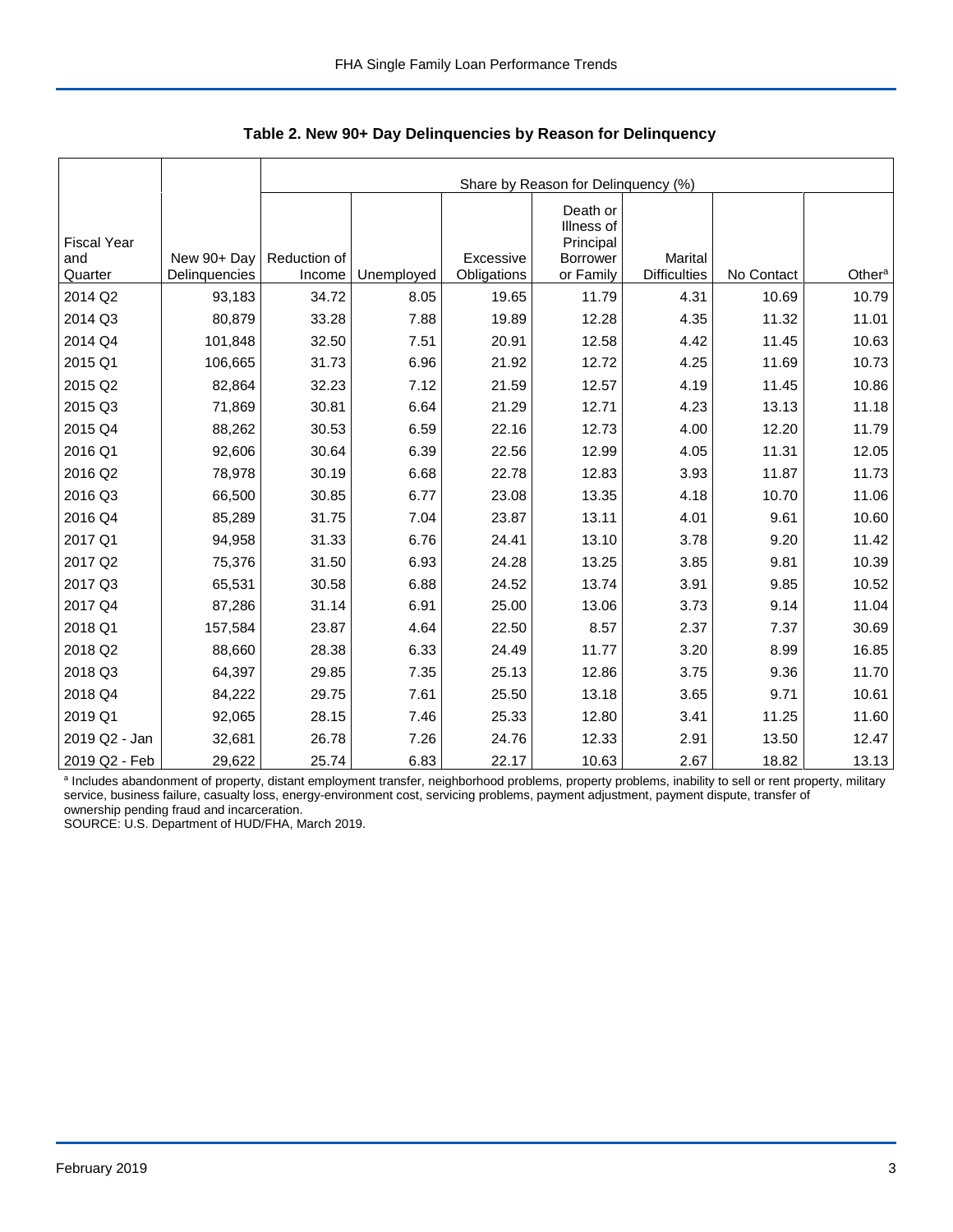|                            |                                   | Rates in Percent of Active Loan Counts |        |        |         |                   |                  |                                  |  |
|----------------------------|-----------------------------------|----------------------------------------|--------|--------|---------|-------------------|------------------|----------------------------------|--|
|                            |                                   |                                        |        |        |         |                   |                  | Serious                          |  |
|                            | <b>IIF</b><br>Shares <sup>a</sup> | All Past<br>Due <sup>b</sup>           | 30 Day | 60 Day | 90+ Day | In<br>Foreclosure | In<br>Bankruptcy | Delinquency<br>Rate <sup>c</sup> |  |
| <b>Loan Purpose</b>        |                                   |                                        |        |        |         |                   |                  |                                  |  |
| All Active Loans           | 8,117,180                         | 10.74                                  | 4.99   | 1.64   | 2.19    | 1.04              | 0.88             | 4.10                             |  |
| Purchase                   | 69.32                             | 11.58                                  | 5.35   | 1.83   | 2.44    | 1.05              | 0.90             | 4.39                             |  |
| Refinance                  | 30.68                             | 8.83                                   | 4.16   | 1.22   | 1.63    | 1.01              | 0.81             | 3.45                             |  |
| <b>Refinance</b>           |                                   |                                        |        |        |         |                   |                  |                                  |  |
| Refinance Loans            | 2,490,555                         | 8.83                                   | 4.16   | 1.22   | 1.63    | 1.01              | 0.81             | 3.45                             |  |
| Conventional               | 35.61                             | 9.75                                   | 4.48   | 1.30   | 1.81    | 1.27              | 0.89             | 3.96                             |  |
| No Cash-out                | 21.29                             | 9.75                                   | 4.48   | 1.30   | 1.79    | 1.27              | 0.91             | 3.97                             |  |
| Cash-out                   | 14.32                             | 9.74                                   | 4.48   | 1.30   | 1.85    | 1.26              | 0.84             | 3.96                             |  |
| <b>FHA</b>                 | 13.16                             | 6.94                                   | 3.53   | 0.99   | 1.24    | 0.58              | 0.59             | 2.41                             |  |
| No Cash-out                | 6.50                              | 7.25                                   | 3.55   | 1.02   | 1.33    | 0.67              | 0.68             | 2.69                             |  |
| Cash-out                   | 6.66                              | 6.64                                   | 3.52   | 0.97   | 1.15    | 0.49              | 0.50             | 2.15                             |  |
| Streamline                 | 51.23                             | 8.69                                   | 4.11   | 1.21   | 1.60    | 0.94              | 0.82             | 3.36                             |  |
| <b>Credit Score Ranged</b> |                                   |                                        |        |        |         |                   |                  |                                  |  |
| Loans with Credit Scores   | 6,429,641                         | 10.44                                  | 4.87   | 1.60   | 2.16    | 0.98              | 0.83             | 3.97                             |  |
| < 500                      | 0.10                              | 35.33                                  | 13.11  | 4.56   | 8.24    | 5.08              | 4.33             | 17.66                            |  |
| 500-579                    | 1.88                              | 28.88                                  | 11.64  | 4.32   | 6.35    | 3.45              | 3.11             | 12.91                            |  |
| 580-619                    | 7.75                              | 20.59                                  | 9.18   | 3.26   | 4.38    | 2.06              | 1.72             | 8.16                             |  |
| 620-659                    | 31.05                             | 15.01                                  | 6.95   | 2.37   | 3.18    | 1.30              | 1.20             | 5.68                             |  |
| 660-719                    | 39.43                             | 7.58                                   | 3.71   | 1.13   | 1.50    | 0.70              | 0.55             | 2.74                             |  |
| 720-850                    | 19.79                             | 3.13                                   | 1.55   | 0.42   | 0.59    | 0.37              | 0.20             | 1.16                             |  |
| <b>Fiscal Year Cohort</b>  |                                   |                                        |        |        |         |                   |                  |                                  |  |
| <b>All Cohorts</b>         | 8,117,180                         | 10.74                                  | 4.99   | 1.64   | 2.19    | 1.04              | 0.88             | 4.10                             |  |
| pre-2004                   | 6.66                              | 16.75                                  | 7.62   | 2.74   | 3.34    | 1.60              | 1.44             | 6.39                             |  |
| 2004                       | 1.75                              | 17.07                                  | 7.73   | 2.79   | 3.39    | 1.65              | 1.52             | 6.55                             |  |
| 2005                       | 1.31                              | 18.98                                  | 8.53   | 3.02   | 3.76    | 1.89              | 1.77             | 7.42                             |  |
| 2006                       | 1.03                              | 21.36                                  | 8.80   | 3.34   | 4.52    | 2.64              | 2.05             | 9.21                             |  |
| 2007                       | 0.98                              | 24.96                                  | 9.64   | 3.58   | 5.48    | 3.56              | 2.70             | 11.74                            |  |
| 2008                       | 2.30                              | 25.29                                  | 9.93   | 3.57   | 5.38    | 3.81              | 2.61             | 11.79                            |  |
| 2009                       | 5.00                              | 17.08                                  | 7.29   | 2.44   | 3.32    | 2.36              | 1.66             | 7.34                             |  |
| 2010                       | 6.41                              | 12.56                                  | 5.70   | 1.83   | 2.36    | 1.48              | 1.19             | 5.03                             |  |
| 2011                       | 5.17                              | 10.65                                  | 4.87   | 1.56   | 2.09    | 1.12              | 1.00             | 4.21                             |  |
| 2012                       | 6.38                              | 8.96                                   | 4.13   | 1.32   | 1.77    | 0.86              | 0.88             | 3.51                             |  |
| 2013                       | 8.89                              | 7.62                                   | 3.52   | 1.11   | 1.47    | 0.73              | 0.79             | 2.99                             |  |
| 2014                       | 4.29                              | 12.56                                  | 5.51   | 1.88   | 2.57    | 1.31              | 1.29             | 5.16                             |  |
| 2015                       | 8.13                              | 10.76                                  | 4.83   | 1.63   | 2.33    | 1.00              | 0.97             | 4.30                             |  |
| 2016                       | 11.73                             | 9.56                                   | 4.51   | 1.44   | 2.13    | 0.79              | 0.69             | 3.61                             |  |
| 2017                       | 13.47                             | 8.69                                   | 4.26   | 1.37   | 2.06    | 0.59              | 0.41             | 3.06                             |  |
| 2018                       | 12.07                             | 6.44                                   | 3.80   | 1.14   | 1.12    | 0.24              | 0.13             | 1.49                             |  |
| 2019                       | 4.47                              | 2.01                                   | 1.62   | 0.29   | 0.09    | 0.00              | 0.00             | 0.10                             |  |

Table 3. Delinquency Rates by Loan and Property Characteristics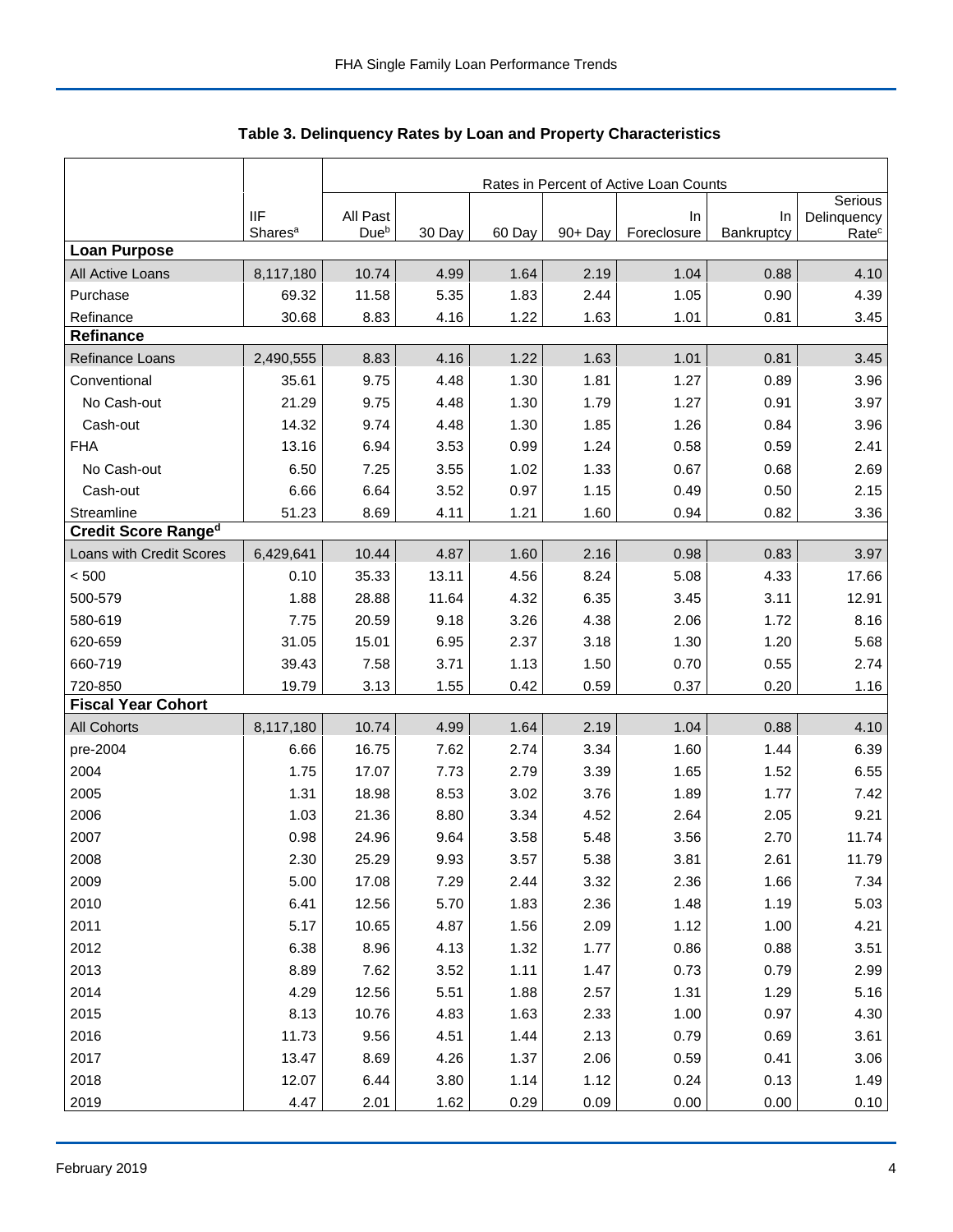|                                           |                     |                  |        |        |         | Rates in Percent of Active Loan Counts |            |                          |
|-------------------------------------------|---------------------|------------------|--------|--------|---------|----------------------------------------|------------|--------------------------|
|                                           | <b>IIF</b>          | All Past         |        |        |         | In                                     | $\ln$      | Seriously<br>Delinquency |
|                                           | Shares <sup>a</sup> | Due <sup>b</sup> | 30 Day | 60 Day | 90+ Day | Foreclosure                            | Bankruptcy | Rate <sup>c</sup>        |
| Loan Amount at Origination (\$ thousands) |                     |                  |        |        |         |                                        |            |                          |
| All Loan Amounts                          | 8,117,180           | 10.74            | 4.99   | 1.64   | 2.19    | 1.04                                   | 0.88       | 4.10                     |
| < 50                                      | 2.74                | 12.87            | 5.87   | 1.97   | 2.36    | 1.69                                   | 0.97       | 5.02                     |
| 50-99                                     | 21.75               | 12.09            | 5.51   | 1.85   | 2.33    | 1.33                                   | 1.06       | 4.72                     |
| 100-149                                   | 27.24               | 11.17            | 5.15   | 1.71   | 2.25    | 1.03                                   | 1.02       | 4.30                     |
| 150-199                                   | 20.27               | 10.24            | 4.86   | 1.57   | 2.11    | 0.89                                   | 0.82       | 3.81                     |
| 200-249                                   | 12.36               | 9.50             | 4.52   | 1.44   | 2.03    | 0.83                                   | 0.69       | 3.55                     |
| 250-399                                   | 12.95               | 9.54             | 4.49   | 1.47   | 2.10    | 0.88                                   | 0.61       | 3.59                     |
| 400-499                                   | 1.65                | 8.75             | 3.95   | 1.34   | 2.03    | 0.92                                   | 0.51       | 3.46                     |
| > 499                                     | 1.05                | 7.85             | 3.42   | 1.12   | 1.93    | 1.01                                   | 0.37       | 3.31                     |
| <b>Property Type</b>                      |                     |                  |        |        |         |                                        |            |                          |
| All Property Types                        | 8,117,180           | 10.74            | 4.99   | 1.64   | 2.19    | 1.04                                   | 0.88       | 4.10                     |
| Detached                                  | 86.50               | 10.79            | 5.06   | 1.66   | 2.19    | 0.99                                   | 0.89       | 4.07                     |
| Manufactured Housing                      | 3.26                | 12.19            | 5.35   | 1.76   | 2.39    | 1.64                                   | 1.04       | 5.08                     |
| 2-4 Units                                 | 2.13                | 9.56             | 3.77   | 1.27   | 2.01    | 1.96                                   | 0.56       | 4.53                     |
| Condo                                     | 3.01                | 8.17             | 3.53   | 1.16   | 1.80    | 1.02                                   | 0.67       | 3.48                     |
| Townhouse                                 | 5.10                | 10.93            | 4.87   | 1.73   | 2.36    | 1.17                                   | 0.80       | 4.32                     |
| <b>Purchase Loan Type</b>                 |                     |                  |        |        |         |                                        |            |                          |
| All Purchase Loans                        | 5,626,137           | 11.58            | 5.35   | 1.83   | 2.44    | 1.05                                   | 0.90       | 4.39                     |
| Repeat                                    | 17.44               | 9.33             | 4.58   | 1.41   | 1.80    | 0.82                                   | 0.72       | 3.35                     |
| First-time                                | 82.56               | 12.05            | 5.52   | 1.92   | 2.57    | 1.10                                   | 0.94       | 4.61                     |
| Down Payment Assistance (DPA) Type        |                     |                  |        |        |         |                                        |            |                          |
| All Sources of Funds                      | 8,117,180           | 10.74            | 4.99   | 1.64   | 2.19    | 1.04                                   | 0.88       | 4.10                     |
| Government                                | 6.94                | 12.55            | 5.45   | 2.03   | 2.91    | 1.05                                   | 1.11       | 5.07                     |
| Relative                                  | 16.19               | 13.08            | 6.12   | 2.12   | 2.80    | 1.12                                   | 0.92       | 4.84                     |
| Other                                     | 2.10                | 18.65            | 8.03   | 3.03   | 3.95    | 1.70                                   | 1.94       | 7.59                     |
| Seller Funded                             | 0.57                | 29.24            | 11.29  | 4.19   | 6.53    | 3.67                                   | 3.56       | 13.76                    |
| No DPA                                    | 74.20               | 9.69             | 4.56   | 1.44   | 1.91    | 0.98                                   | 0.79       | 3.68                     |

 **Table 3. Delinquency Rates by Loan and Property Characteristics**

IIF = insurance in force.

<sup>a</sup> For each subpanel, the loan shares add to 100%. However, in some of the subpanels, the total loans in the analysis do not add to 100% of IIF. For example, the IIF shares for refinance loans add to 100% of refinance loans. Streamline refinance loans are not included in the Credit Score

Range analysis; the IIF shares in that panel, add to 100% of fully-underwritten loans.<br><sup>b</sup> Includes all loans 30 or more days past due, including those in bankruptcy or foreclosure.

<sup>c</sup> Includes all loans 90 days past due plus all in-bankruptcy and in-foreclosure cases.

<sup>d</sup> Credit score reporting began in May 2004 but was not mandatory until July 2008. Streamline Refinance loans do not require credit score reporting.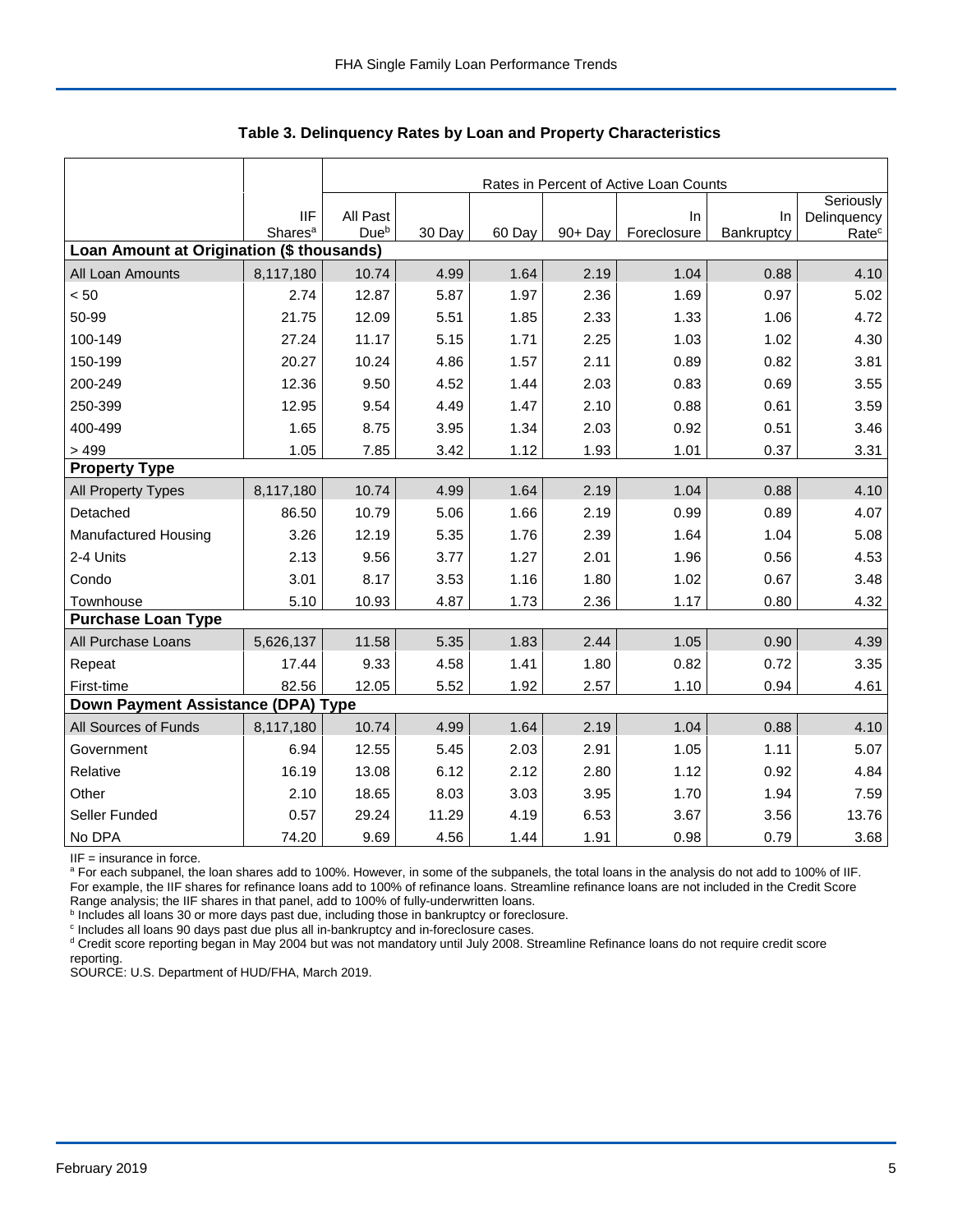| Fiscal<br>Foreclosure<br>Foreclosure<br>Starts:<br>Foreclosure<br>Insurance in<br>In<br>Rate <sup>d</sup> %<br>Foreclosure <sup>a</sup><br>Year<br>Month<br>Force<br><b>Starts</b><br>Claimsb<br>6-month MA <sup>c</sup><br>1.25<br>2016<br>Feb<br>7,809,458<br>11,492<br>138,663<br>8,182<br>11,242<br>Mar<br>11,797<br>130,951<br>8,141<br>1.24<br>7,809,260<br>11,350<br>Apr<br>7,810,381<br>10,123<br>130,532<br>7,276<br>11,127<br>1.11<br>8,896<br>127,348<br>0.99<br>May<br>7,813,695<br>6,472<br>10,870<br>9,218<br>126,941<br>1.02<br>Jun<br>7,814,304<br>6,647<br>10,431<br>Jul<br>7,824,682<br>8,944<br>124,462<br>5,401<br>10,078<br>0.83<br>10,446<br>1.13<br>Aug<br>7,834,822<br>121,608<br>7,416<br>9,904<br>9,873<br>6,329<br>Sep<br>7,838,495<br>117,703<br>9,583<br>0.96 |  |  |  | Foreclosure | Annualized |
|--------------------------------------------------------------------------------------------------------------------------------------------------------------------------------------------------------------------------------------------------------------------------------------------------------------------------------------------------------------------------------------------------------------------------------------------------------------------------------------------------------------------------------------------------------------------------------------------------------------------------------------------------------------------------------------------------------------------------------------------------------------------------------------------|--|--|--|-------------|------------|
|                                                                                                                                                                                                                                                                                                                                                                                                                                                                                                                                                                                                                                                                                                                                                                                            |  |  |  |             |            |
|                                                                                                                                                                                                                                                                                                                                                                                                                                                                                                                                                                                                                                                                                                                                                                                            |  |  |  |             |            |
|                                                                                                                                                                                                                                                                                                                                                                                                                                                                                                                                                                                                                                                                                                                                                                                            |  |  |  |             |            |
|                                                                                                                                                                                                                                                                                                                                                                                                                                                                                                                                                                                                                                                                                                                                                                                            |  |  |  |             |            |
|                                                                                                                                                                                                                                                                                                                                                                                                                                                                                                                                                                                                                                                                                                                                                                                            |  |  |  |             |            |
|                                                                                                                                                                                                                                                                                                                                                                                                                                                                                                                                                                                                                                                                                                                                                                                            |  |  |  |             |            |
|                                                                                                                                                                                                                                                                                                                                                                                                                                                                                                                                                                                                                                                                                                                                                                                            |  |  |  |             |            |
|                                                                                                                                                                                                                                                                                                                                                                                                                                                                                                                                                                                                                                                                                                                                                                                            |  |  |  |             |            |
|                                                                                                                                                                                                                                                                                                                                                                                                                                                                                                                                                                                                                                                                                                                                                                                            |  |  |  |             |            |
|                                                                                                                                                                                                                                                                                                                                                                                                                                                                                                                                                                                                                                                                                                                                                                                            |  |  |  |             |            |
| 6,505<br>2017<br>Oct<br>10,152<br>115,282<br>9,588<br>0.99<br>7,840,261                                                                                                                                                                                                                                                                                                                                                                                                                                                                                                                                                                                                                                                                                                                    |  |  |  |             |            |
| Nov<br>9,807<br>6,004<br>9,740<br>0.92<br>7,839,269<br>114,139                                                                                                                                                                                                                                                                                                                                                                                                                                                                                                                                                                                                                                                                                                                             |  |  |  |             |            |
| 10,161<br>114,447<br>5,757<br>9,897<br>0.88<br>Dec<br>7,842,834                                                                                                                                                                                                                                                                                                                                                                                                                                                                                                                                                                                                                                                                                                                            |  |  |  |             |            |
| 7,877,094<br>10,824<br>116,076<br>5,533<br>10,211<br>0.84<br>Jan                                                                                                                                                                                                                                                                                                                                                                                                                                                                                                                                                                                                                                                                                                                           |  |  |  |             |            |
| Feb<br>10,888<br>115,469<br>4,975<br>0.75<br>7,891,926<br>10,284                                                                                                                                                                                                                                                                                                                                                                                                                                                                                                                                                                                                                                                                                                                           |  |  |  |             |            |
| Mar<br>7,904,390<br>11,775<br>116,236<br>6,346<br>10,601<br>0.96                                                                                                                                                                                                                                                                                                                                                                                                                                                                                                                                                                                                                                                                                                                           |  |  |  |             |            |
| 9,082<br>114,284<br>5,517<br>0.83<br>Apr<br>7,917,975<br>10,423                                                                                                                                                                                                                                                                                                                                                                                                                                                                                                                                                                                                                                                                                                                            |  |  |  |             |            |
| May<br>7,934,510<br>9,530<br>112,048<br>5,979<br>10,377<br>0.90                                                                                                                                                                                                                                                                                                                                                                                                                                                                                                                                                                                                                                                                                                                            |  |  |  |             |            |
| 7,950,029<br>8,775<br>108,632<br>6,288<br>0.95<br>Jun<br>10,146                                                                                                                                                                                                                                                                                                                                                                                                                                                                                                                                                                                                                                                                                                                            |  |  |  |             |            |
| Jul<br>7,962,527<br>8,113<br>103,183<br>5,825<br>9,694<br>0.87                                                                                                                                                                                                                                                                                                                                                                                                                                                                                                                                                                                                                                                                                                                             |  |  |  |             |            |
| 7,973,604<br>9,468<br>103,830<br>6,801<br>9,457<br>1.02<br>Aug                                                                                                                                                                                                                                                                                                                                                                                                                                                                                                                                                                                                                                                                                                                             |  |  |  |             |            |
| 8,009<br>Sep<br>7,982,070<br>94,946<br>5,786<br>8,830<br>0.87                                                                                                                                                                                                                                                                                                                                                                                                                                                                                                                                                                                                                                                                                                                              |  |  |  |             |            |
| 2018<br>Oct<br>8,746<br>94,012<br>6,008<br>8,774<br>0.90<br>7,986,663                                                                                                                                                                                                                                                                                                                                                                                                                                                                                                                                                                                                                                                                                                                      |  |  |  |             |            |
| Nov<br>5,524<br>0.83<br>7,988,634<br>8,484<br>92,810<br>8,599                                                                                                                                                                                                                                                                                                                                                                                                                                                                                                                                                                                                                                                                                                                              |  |  |  |             |            |
| 0.71<br>Dec<br>7,989,699<br>8,842<br>93,261<br>4,756<br>8,610                                                                                                                                                                                                                                                                                                                                                                                                                                                                                                                                                                                                                                                                                                                              |  |  |  |             |            |
| 9,868<br>91,506<br>5,067<br>8,903<br>0.76<br>Jan<br>8,005,645                                                                                                                                                                                                                                                                                                                                                                                                                                                                                                                                                                                                                                                                                                                              |  |  |  |             |            |
| Feb<br>8,007,772<br>9,936<br>92,797<br>5,023<br>8,981<br>0.75                                                                                                                                                                                                                                                                                                                                                                                                                                                                                                                                                                                                                                                                                                                              |  |  |  |             |            |
| Mar<br>8,007,182<br>10,227<br>92,153<br>5,710<br>9,351<br>0.85                                                                                                                                                                                                                                                                                                                                                                                                                                                                                                                                                                                                                                                                                                                             |  |  |  |             |            |
| 9,676<br>5,408<br>Apr<br>8,012,065<br>90,663<br>9,506<br>0.81                                                                                                                                                                                                                                                                                                                                                                                                                                                                                                                                                                                                                                                                                                                              |  |  |  |             |            |
| 10,257<br>89,409<br>May<br>8,015,714<br>5,805<br>9,801<br>0.87                                                                                                                                                                                                                                                                                                                                                                                                                                                                                                                                                                                                                                                                                                                             |  |  |  |             |            |
| 9,094<br>87,390<br>9,843<br>Jun<br>8,024,523<br>5,443<br>0.81                                                                                                                                                                                                                                                                                                                                                                                                                                                                                                                                                                                                                                                                                                                              |  |  |  |             |            |
| Jul<br>8,363<br>82,258<br>4,887<br>9,592<br>0.73<br>8,031,487                                                                                                                                                                                                                                                                                                                                                                                                                                                                                                                                                                                                                                                                                                                              |  |  |  |             |            |
| Aug<br>9,798<br>85,106<br>5,210<br>9,569<br>0.78<br>8,037,609                                                                                                                                                                                                                                                                                                                                                                                                                                                                                                                                                                                                                                                                                                                              |  |  |  |             |            |
| 83,334<br>4,155<br>Sep<br>8,048,639<br>7,803<br>9,165<br>0.62                                                                                                                                                                                                                                                                                                                                                                                                                                                                                                                                                                                                                                                                                                                              |  |  |  |             |            |
| 2019<br>10,313<br>81,407<br>5,553<br>9,271<br>0.82<br>Oct<br>8,062,967                                                                                                                                                                                                                                                                                                                                                                                                                                                                                                                                                                                                                                                                                                                     |  |  |  |             |            |
| Nov<br>8,077,125<br>9,275<br>80,980<br>4,508<br>9,108<br>0.67                                                                                                                                                                                                                                                                                                                                                                                                                                                                                                                                                                                                                                                                                                                              |  |  |  |             |            |
| 9,535<br>80,094<br>0.61<br>Dec<br>8,086,151<br>4,109<br>9,181                                                                                                                                                                                                                                                                                                                                                                                                                                                                                                                                                                                                                                                                                                                              |  |  |  |             |            |
| 11,604<br>0.66<br>Jan<br>8,112,026<br>83,174<br>4,478<br>9,721                                                                                                                                                                                                                                                                                                                                                                                                                                                                                                                                                                                                                                                                                                                             |  |  |  |             |            |
| 84,258<br>4,355<br>Feb<br>8,117,180<br>11,147<br>9,946                                                                                                                                                                                                                                                                                                                                                                                                                                                                                                                                                                                                                                                                                                                                     |  |  |  |             | 0.64       |

 **Table 4. Monthly Foreclosure Statistics and Trends**

<sup>a</sup> Numbers of loans are in some stage of foreclosure processing at the end of each month.

<sup>b</sup> This is the number of claims paid by HUD. These are nearly all for completed foreclosure actions.

° The six-month moving average of foreclosure starts is presented here to smooth out variations in actual starts each month.<br><sup>d</sup> An annualized foreclosure rate takes the monthly foreclosure claim rate and transforms that i is, if the same foreclosure claim rate continued for 12 straight months, then the figure is the final annual foreclosure rate result as a percentage of beginning insurance-in-force.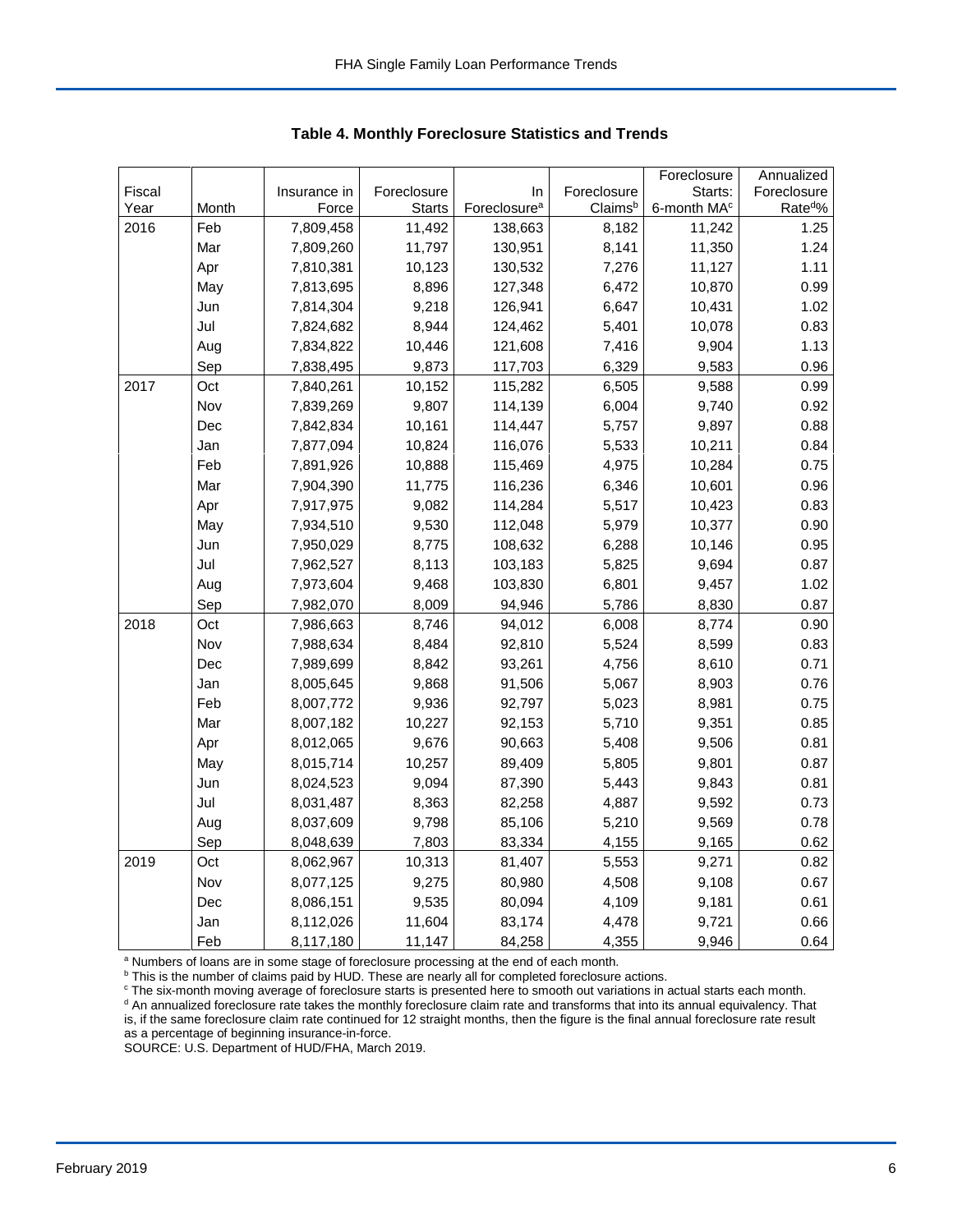Tabl e 5. REO R ecover y R ates **Table 5. REO Recovery Rates**

|                                |                         |              | Recovery Rates (%) |              | Percentage Point Change |               |  |
|--------------------------------|-------------------------|--------------|--------------------|--------------|-------------------------|---------------|--|
|                                |                         |              |                    |              | From Previous           | From Previous |  |
| Disposition State <sup>b</sup> | Dispositions            | January 2019 | December 2018      | January 2018 | Month                   | Year          |  |
| US                             | 1,284                   | 50.6         | 51.4               | 42.7         | $-0.8$                  | $7.8\,$       |  |
| <b>TX</b>                      | 99                      | 69.7         | 65.9               | 61.6         | 3.8                     | 8.1           |  |
| IL                             | 88                      | 26.7         | 25.5               | 22.5         | 1.2                     | 4.2           |  |
| <b>NJ</b>                      | 77                      | 24.7         | 26.0               | 16.2         | $-1.3$                  | 8.6           |  |
| OH                             | 76                      | 41.3         | 45.9               | 28.6         | $-4.6$                  | 12.7          |  |
| OK                             | 59                      | 44.5         | 56.8               | 42.9         | $-12.3$                 | 1.7           |  |
| <b>MO</b>                      | 58                      | 51.5         | 57.7               | 44.4         | $-6.2$                  | 7.1           |  |
| PA                             | 57                      | 52.6         | 41.9               | 28.7         | 10.7                    | 23.9          |  |
| FL                             | 56                      | 68.7         | 73.4               | 50.6         | $-4.7$                  | 18.0          |  |
| PR                             | 49                      | 47.4         | 53.0               | 45.3         | $-5.6$                  | 2.1           |  |
| VA                             | 45                      | 57.8         | 67.9               | 53.9         | $-10.1$                 | 3.9           |  |
| <b>CT</b>                      | 43                      | 43.0         | 31.4               | 32.3         | 11.6                    | 10.7          |  |
| GA                             | 42                      | 74.1         | 64.0               | 54.4         | 10.1                    | 19.6          |  |
| <b>MD</b>                      | 42                      | 51.8         | 54.1               | 39.2         | $-2.3$                  | 12.6          |  |
| MI                             | 39                      | 42.8         | 42.3               | 28.1         | 0.4                     | 14.7          |  |
| KS                             | 37                      | 47.6         | 44.9               | 50.5         | 2.7                     | $-2.9$        |  |
| KY                             | 37                      | 52.5         | 45.0               | 40.4         | 7.6                     | 12.1          |  |
| AL                             | 35                      | 61.1         | 60.8               | 50.9         | 0.3                     | 10.2          |  |
| LA                             | 33                      | 46.1         | 50.4               | 45.3         | $-4.3$                  | 0.7           |  |
| IN                             | 29                      | 55.8         | 37.5               | 39.0         | 18.3                    | 16.8          |  |
| <b>NC</b>                      | 28                      | 50.0         | 55.0               | 49.2         | $-5.0$                  | $0.8\,$       |  |
| <b>MS</b>                      | 25                      | 55.2         | 64.9               | 52.3         | $-9.7$                  | 2.9           |  |
| SC                             | 24                      | 53.9         | 59.2               | 59.4         | $-5.3$                  | $-5.6$        |  |
| <b>AR</b>                      | 23                      | 39.1         | 51.2               | 47.2         | $-12.0$                 | $-8.1$        |  |
| <b>NY</b>                      | 21                      | 27.2         | 32.3               | 23.0         | $-5.1$                  | 4.2           |  |
| <b>TN</b>                      | 17                      | 70.8         | 66.7               | 57.2         | 4.1                     | 13.6          |  |
| <b>MN</b>                      | 14                      | 64.5         | 47.2               | 67.6         | 17.3                    | $-3.1$        |  |
| IA                             | 12                      | 44.8         | 30.3               | 30.1         | 14.6                    | 14.8          |  |
| NM.                            | 12                      | 67.5         | 50.5               | 48.0         | 17.0                    | 19.5          |  |
| WA                             | 11                      | 49.9         | 112.8              | 74.7         | $-62.9$                 | $-24.8$       |  |
| WV                             | 11                      | 32.5         | 44.4               | 29.3         | $-11.9$                 | 3.1           |  |
| WI                             | $10$                    | 21.2         | 52.9               | 26.3         | $-31.7$                 | $-5.1$        |  |
| CA                             | $\boldsymbol{7}$        | 80.1         | 79.5               | 83.6         | 0.6                     | $-3.4$        |  |
| CO                             | $\boldsymbol{7}$        | 82.9         | 99.9               | 84.6         | $-17.0$                 | $-1.7$        |  |
| SD                             | $\overline{\mathbf{7}}$ | 69.1         | 54.6               | 48.7         | 14.5                    | 20.5          |  |
| $\mathsf{A}\mathsf{Z}$         | 6                       | 61.6         | 90.5               | 56.3         | $-28.9$                 | $5.3\,$       |  |
| MA                             | 6                       | 49.6         | 64.7               | 45.4         | $-15.0$                 | 4.3           |  |
| <b>NE</b>                      | 6                       | 89.1         | 60.1               | 53.7         | 29.0                    | 35.4          |  |
| WY                             | 6                       | 64.0         | 68.3               | 50.4         | $-4.3$                  | 13.6          |  |
| <b>ND</b>                      | $\mathbf 5$             | 57.0         | 33.6               | 38.8         | 23.4                    | 18.2          |  |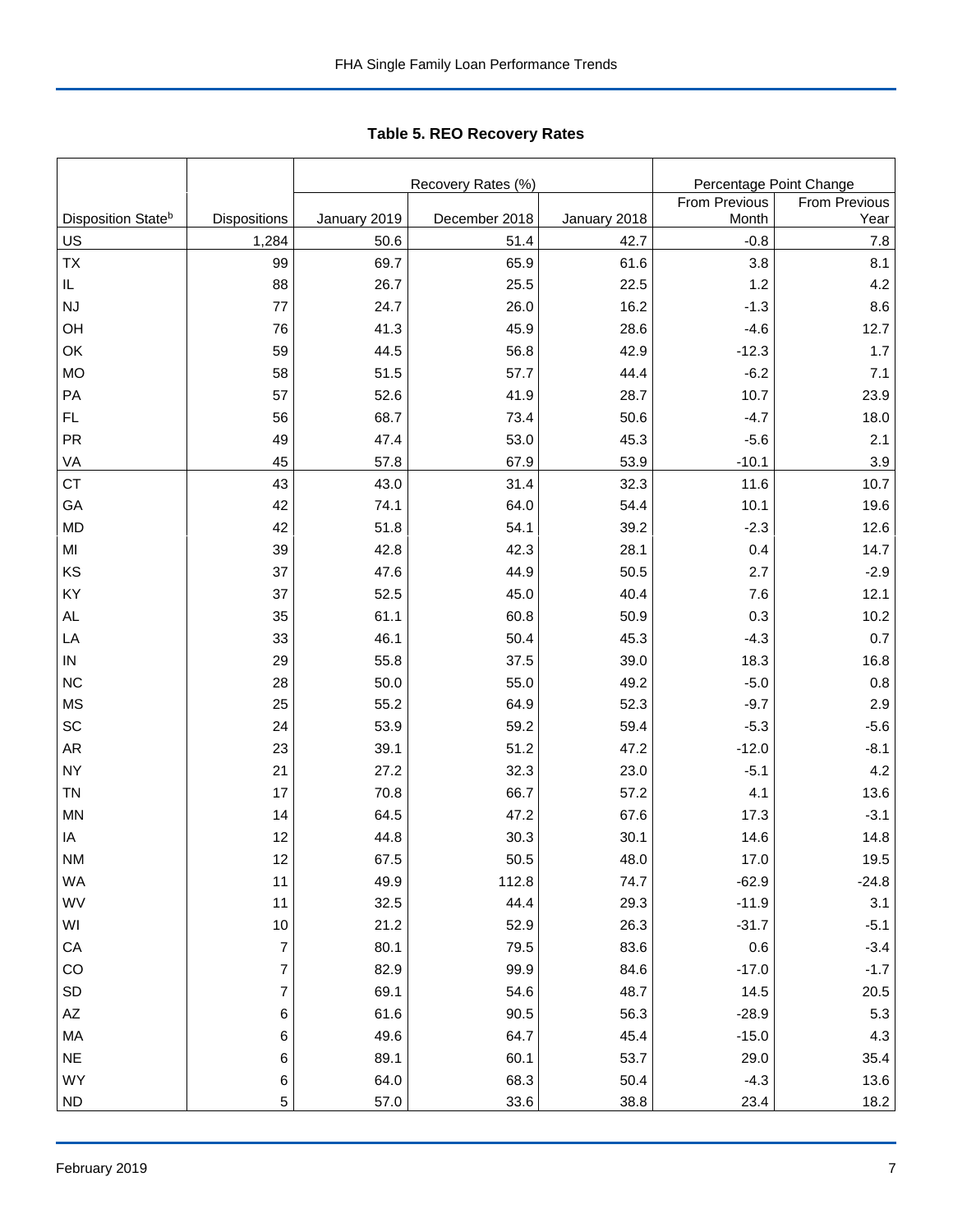|                                |                     |              | Recovery Rates (%) | Percentage Point Change |               |               |  |
|--------------------------------|---------------------|--------------|--------------------|-------------------------|---------------|---------------|--|
|                                |                     |              |                    |                         | From Previous | From Previous |  |
| Disposition State <sup>b</sup> | <b>Dispositions</b> | January 2019 | December 2018      | January 2018            | Month         | Year          |  |
| <b>OR</b>                      | 5                   | 90.4         | 79.7               | 66.8                    | 10.7          | 23.6          |  |
| AK                             | 3                   | 53.2         | 62.3               | 82.2                    | $-9.1$        | $-29.0$       |  |
| DE                             | 3                   | 60.0         | 92.5               | 52.3                    | $-32.6$       | 7.7           |  |
| ME                             | 3                   | 92.6         | 74.9               | 38.4                    | 17.7          | 54.2          |  |
| MT                             | 3                   | 84.8         | 49.8               | 50.7                    | 35.0          | 34.0          |  |
| <b>NH</b>                      | 3                   | 47.5         | 48.5               | 72.5                    | $-1.0$        | $-24.9$       |  |
| <b>NV</b>                      | 3                   | 97.6         | 93.4               | 77.4                    | 4.2           | 20.2          |  |
| R <sub>l</sub>                 |                     | 72.3         | 46.1               | 64.7                    | 26.1          | 7.6           |  |
| VT                             |                     | 140.0        | 0.3                | 25.0                    | 139.7         | 115.0         |  |
| ID                             | 0                   | na           | 90.4               | 72.9                    | na            | na            |  |
| UT                             | 0                   | na           | 80.6               | 68.0                    | na            | na            |  |
| VI                             | 0                   | na           | 2.1                | na                      | na            | na            |  |

## **Table 5. REO Recovery Rates**

na = not applicable

<sup>a</sup> Rates are percentages of unpaid loan balance at time of default.<br><sup>b</sup> State records are sorted by number of dispositions in the most recent month (largest to smallest).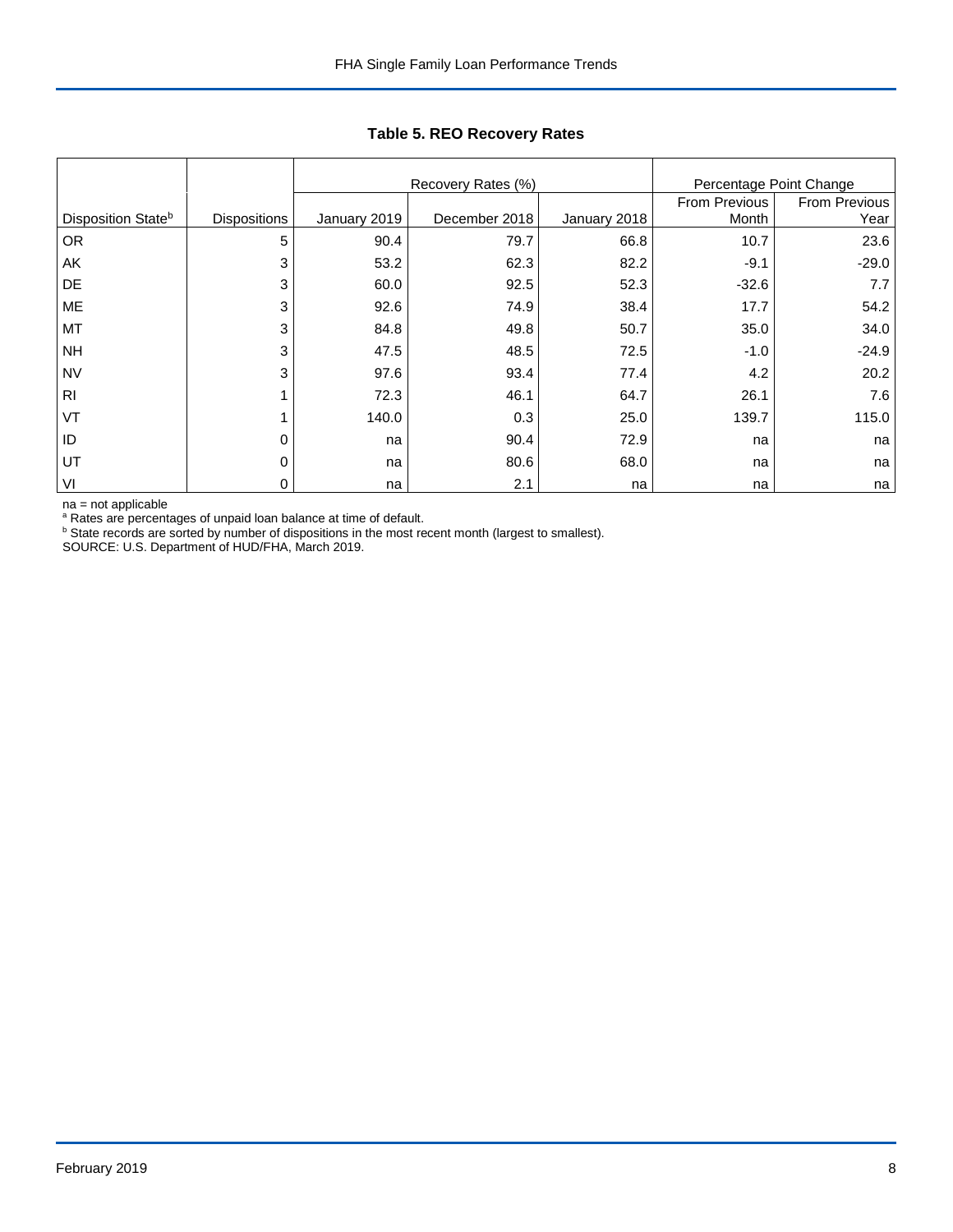|                                     | 2019    |         |         |         |         |                               |         | 2018                                                 |         |         |         |         |                |
|-------------------------------------|---------|---------|---------|---------|---------|-------------------------------|---------|------------------------------------------------------|---------|---------|---------|---------|----------------|
| <b>Disposition Month</b>            | Jan     | Dec     | Nov     | Oct     | Sep     | Aug                           | Jul     | Jun                                                  | May     | Apr     | Mar     | Feb     | Jan            |
|                                     |         |         |         |         |         |                               |         | Loss Components as Percent of Defaulted Loan Balance |         |         |         |         |                |
| Claim Expenses <sup>a</sup> (%)     | 19.54   | 19.05   | 19.72   | 19.34   | 19.28   | 19.73                         | 19.78   | 20.45                                                | 19.58   | 19.91   | 20.40   | 20.14   | 20.63          |
| Holding Costs <sup>b</sup> (%)      | 4.96    | 5.11    | 5.13    | 5.00    | 5.12    | 4.92                          | 4.72    | 4.90                                                 | 4.92    | 4.88    | 4.79    | 4.45    | 4.70           |
| Loss on Collateral <sup>c</sup> (%) | 27.24   | 26.50   | 26.84   | 27.05   | 26.01   | 25.69                         | 25.55   | 26.93                                                | 26.15   | 27.51   | 27.93   | 29.37   | 29.45          |
| Sales Expense (%)                   | 4.65    | 4.69    | 4.71    | 4.62    | 4.76    | 4.80                          | 4.65    | 4.62                                                 | 4.50    | 4.51    | 4.57    | 4.58    | 4.33           |
| Program Discounts <sup>d</sup> (%)  | 0.30    | 0.25    | 0.24    | 0.22    | 0.40    | 0.33                          | 0.25    | 0.29                                                 | 0.12    | 0.14    | 0.25    | 0.29    | 0.26           |
| Net Loss Rate <sup>e</sup> (%)      | 49.41   | 48.59   | 48.36   | 47.58   | 47.51   | 48.21                         | 49.98   | 51.69                                                | 50.86   | 53.81   | 55.46   | 57.16   | 57.26          |
|                                     |         |         |         |         |         | <b>Average Amount</b>         |         |                                                      |         |         |         |         |                |
| Average Dollar Loss (\$)            | 57,971  | 58,251  | 56,887  | 56,948  | 57,228  | 57,855                        | 60,305  | 62,190                                               | 61,611  | 64,683  | 65,673  | 67,754  | 67,013         |
| Average Unpaid Balance (\$)         | 117,324 | 119,889 | 117,627 | 119,699 | 120,451 | 120,009                       | 120.660 | 120,307                                              | 121,137 | 120,206 | 118,417 | 118,536 | 117,042        |
|                                     |         |         |         |         |         | <b>Occurrence Counts</b>      |         |                                                      |         |         |         |         |                |
| Number of Dispositions              | 1,284   | 1,344   | 1,554   | 1,704   | 1,468   | 1,936                         | 1,800   | 1,901                                                | 2,219   | 2,186   | 2,461   | 2,380   | 2,296          |
| Number of Discounts                 | 8       | 6       | 8       | 9       | 10      | 12                            | 12      | 10                                                   | 6       | 7       | 13      | 16      | $\overline{7}$ |
| <b>Stage</b>                        |         |         |         |         |         | <b>Average Time in Months</b> |         |                                                      |         |         |         |         |                |
| Delinguency <sup>f</sup>            | 11.6    | 11.0    | 10.6    | 11.6    | 11.7    | 11.3                          | 12.0    | 12.2                                                 | 12.0    | 11.3    | 12.2    | 12.5    | 12.3           |
| Foreclosure <sup>g</sup>            | 12.4    | 13.3    | 13.8    | 13.2    | 13.1    | 14.1                          | 13.4    | 13.5                                                 | 13.3    | 13.5    | 13.7    | 13.1    | 13.1           |
| Deed Transfer <sup>h</sup>          | 13.1    | 13.7    | 13.5    | 13.5    | 13.2    | 13.6                          | 14.0    | 13.7                                                 | 13.3    | 13.5    | 14.4    | 13.4    | 13.2           |
| REO                                 | 4.4     | 4.4     | 4.2     | 4.1     | 4.3     | 4.1                           | 4.0     | 4.2                                                  | 4.1     | 4.3     | 4.3     | 4.3     | 4.3            |
| All Stages                          | 41.4    | 42.3    | 42.0    | 42.5    | 42.3    | 43.0                          | 43.3    | 43.5                                                 | 42.6    | 42.5    | 44.5    | 43.2    | 42.9           |

 **Table 6. REO Components of Loss by Property Disposition Month**

<sup>a</sup> Includes interest on principal.

<sup>b</sup> Management, maintenance, repairs, administration, and security, net of rent and other income.

c Value when foreclosed (UPB) minus value received in REO; does not include Streamline refinances.

<sup>d</sup> Rate over all dispositions; effect is greater in the cases where a discount actually is given.

e Profit (loss) divided by Unpaid Principal Balance (UPB). The listed cost categories are not exhaustive, and they will not sum to the loss rate

f First missed payment to date foreclosure initiated.

<sup>g</sup> Initiation of foreclosure proceedings to auction date.

h Auction date to HUD acquisition date.